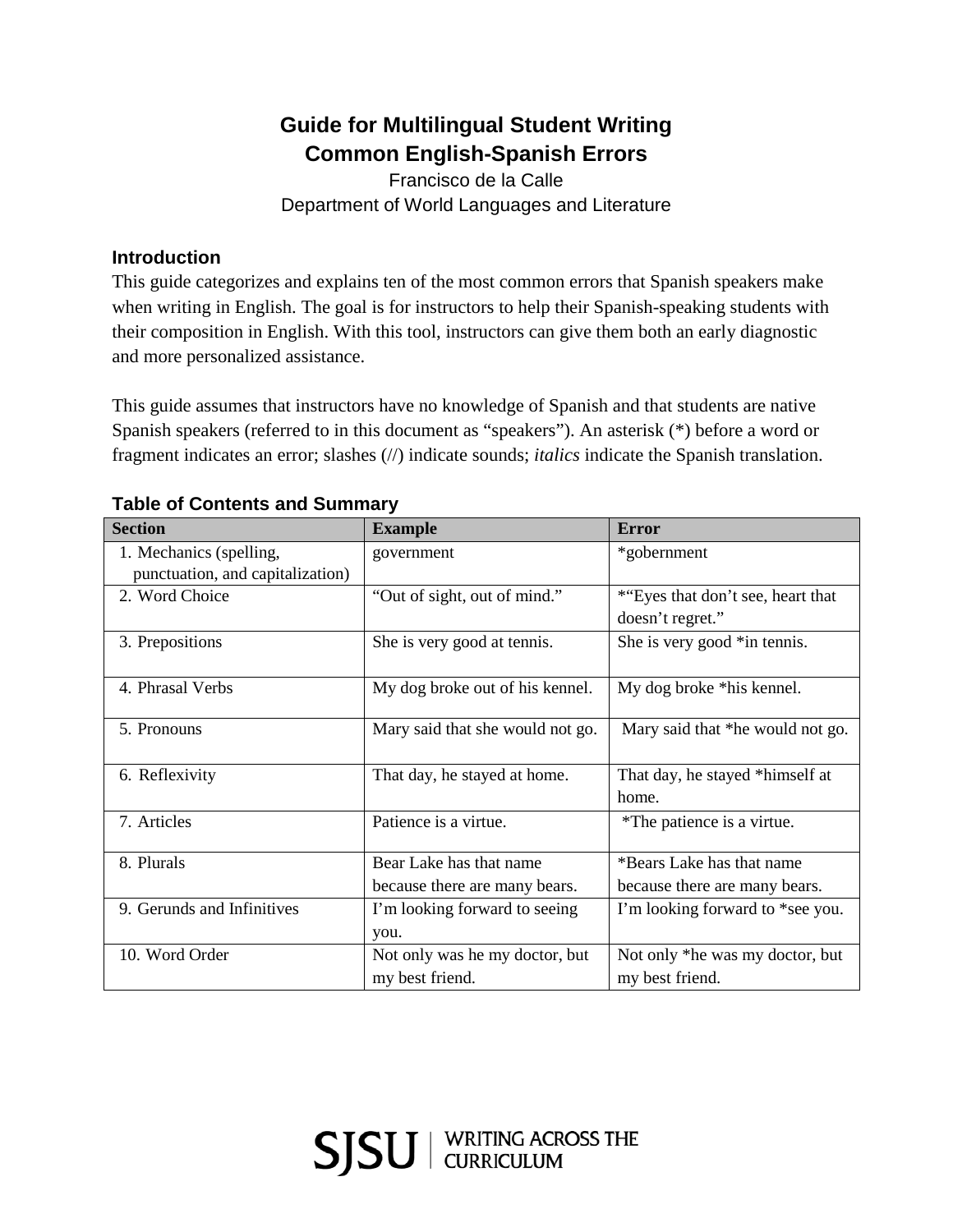### **1. Mechanics**

| <b>Type</b>          | <b>Example</b> | Error       |
|----------------------|----------------|-------------|
| Mechanics (spelling, | government     | *gobernment |
| punctuation, and     |                |             |
| capitalization)      |                |             |

- 1.1. Many Latin-root English words have a Spanish counterpart that is close but differs in spelling.
	- Spanish applies the same sound /b/ to the symbols "b" and "v."

Example: government

Error: \*gobernment (*gobierno)* 

▪ Spanish applies the same sound /h/ to "j" and "g."

Example: garage

Error: \*garaje (*garaje)*

**•** Spanish applies the sound  $\frac{1}{i}$  to the digraph "ll."

Example: parallel

Error: \*paralel (*paralelo)*

▪ Spanish applies the digraph "ch" to the sound found in words like "China." For the /k/sound, it uses "k" or the digraph "qu."

Example: architecture

Error: \*arquitecture (*arquitectura)*

▪ Spanish does not often repeat consonants and writes one letter for each consonant sound. Example: session

Error: \*sesion *(sesión)*

- 1.2. Regarding capitalization and punctuation, a few differences can be noted.
	- In Spanish, names of peoples, languages, months, or days of the week are not capitalized. Example: Mandarin

Error: \*mandarin (*mandarín*)

▪ In Spanish, periods and commas are placed after quotation marks.

Example: He said: "Know thyself."

- Error: He said: "Know thyself".\* (*Él dijo: "Conócete a ti mismo".*)
- In Spanish, dashes are used to mark dialogue.

Example: "Forget it," Victor exclaimed.

Error: \*–Forget it – Victor exclaimed. (–*Olvídalo* –*exclamó Víctor.*)

▪ In Spanish, a comma is not placed before the conjunction "and" (*y*) in a list.

Example: My favorite countries to travel to are Italy, Romania, and Portugal.

Error: My favorite countries to travel to are Italy, Romania \*and Portugal. (*Mis países favoritos para viajar son Italia, Rumania y Portugal*.)

SJSU | WRITING ACROSS THE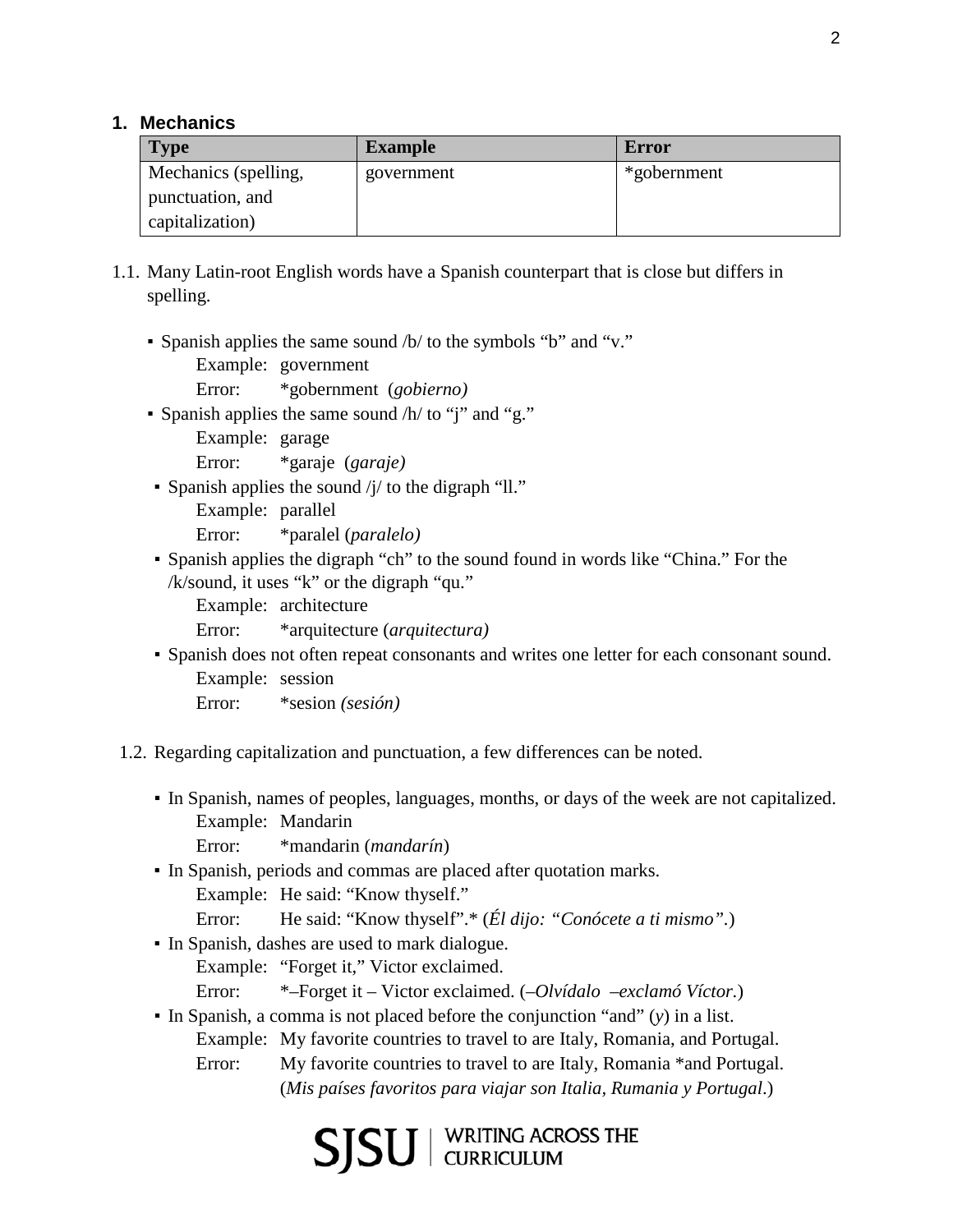### **2. Word Choice**

| <b>Type</b>        | <b>Example</b>                                              | <b>Error</b>          |
|--------------------|-------------------------------------------------------------|-----------------------|
| <b>Word Choice</b> | "Out of sight, out of mind."   *"Eyes that don't see, heart |                       |
|                    |                                                             | that doesn't regret." |

2.1. This error is found when translating literally, especially with sayings and popular expressions (idioms). Errors in usage refer to choosing a word or phrase that is grammatically possible but unusual in standard English. (In this guide, the choice of a wrong preposition is discussed separately in section three.)

> Example: "Out of sight, out of mind." Error: \* "Eyes that don't see, heart that doesn't regret." (*Ojos que no ven, corazón que no siente*.)

Example: I will sleep on it. Error: \*I will consult with my pillow. (*Lo consultaré con la almohada*.)

2.2. Occasionally the speaker's choices are false cognates. False cognates are similar words with different meanings, e.g., carpet -*carpeta* (folder); to attend -*atender* (to pay attention); to assist -*asistir* (to help).

> Example: She is sleeping. Error: She is \*dormant. (*Está dormida*.) Example: Then they looked for a flashlight. Error: Then they looked for a \*lantern. (*Entonces buscaron una linterna*.)

2.3. Adjectives ending in "-al / -ic," as classic/classical, electric/electrical, or mechanic/mechanical, have only one possibility in Spanish (*clásico, eléctrico, mecánico*).

> Example: *Casablanca* is a classic. I like classical music. Error: *Casablanca* is a \*classical. I like \*classic music. (*Casablanca es un clásico. Me gusta la música clásica*.)

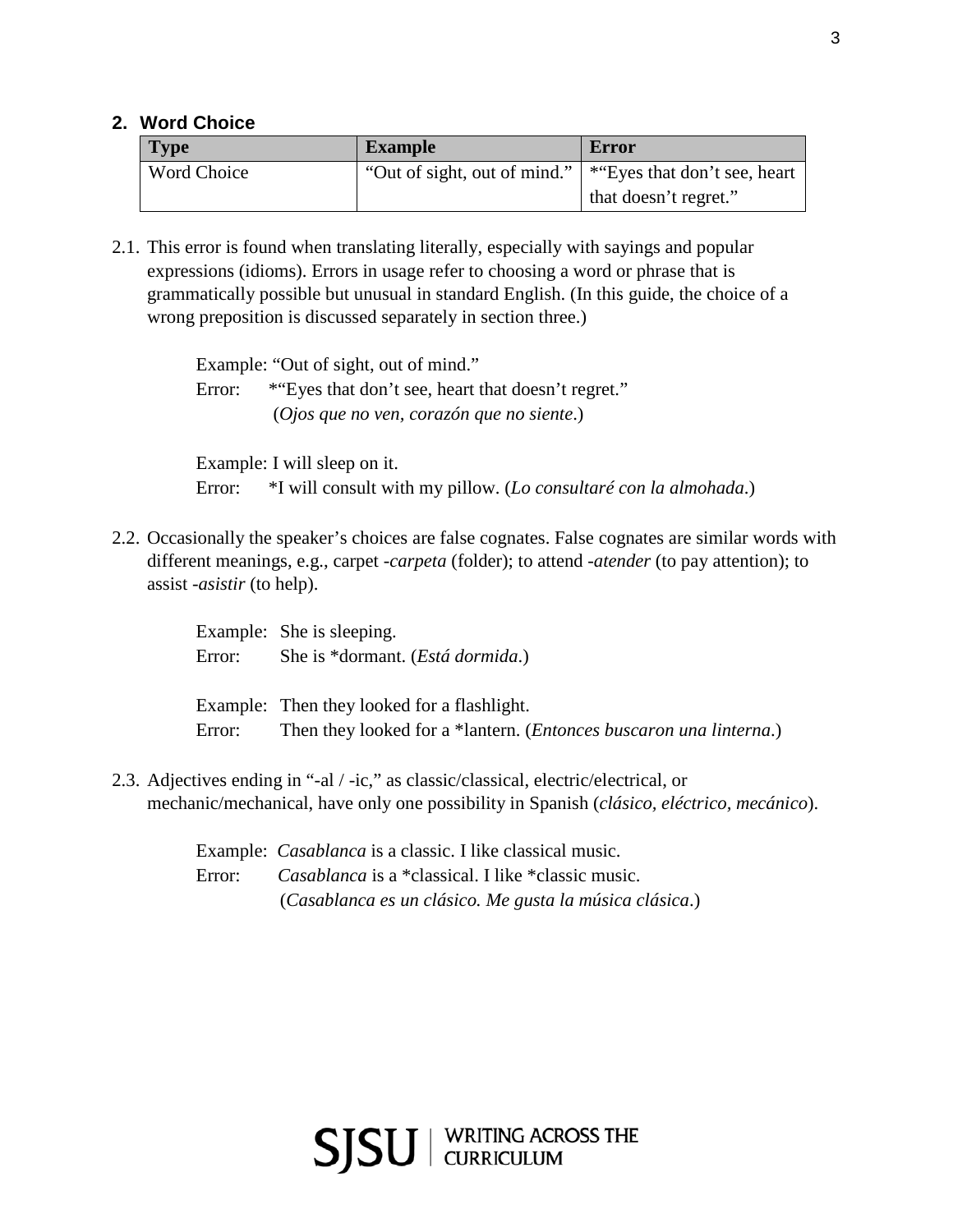#### **3. Prepositions**

| <b>Type</b>  | <b>Example</b>              | Error                        |
|--------------|-----------------------------|------------------------------|
| Prepositions | She is very good at tennis. | She is very good *in tennis. |

Prepositions are used to show the relationship between two nouns, usually in either time or space (e.g., "I sat on my bike."). This guide will address prepositions in phrasal verbs in a latter section.

3.1. The Spanish preposition "in" (*en*) also means "on" and "at" (*sobre, a*).

Example: She is very good at tennis. She is an ace on the court. Errors: She is very good \*in tennis. She is an ace \*in the court. (*Es muy buena en tenis. Es un as en la cancha.)*

3.2. The Spanish preposition "of" (*de*) also means "from" and "by" (*desde, por*).

|        | Example: Many pieces from Picasso are in Barcelona. There are 300 paintings by |  |
|--------|--------------------------------------------------------------------------------|--|
|        | Picasso.                                                                       |  |
| Error: | Many pieces *of Picasso are in Barcelona. There are 300 paintings *of          |  |
|        | Picasso.                                                                       |  |
|        | (Muchas piezas de Picasso están en Barcelona. Hay 300 pinturas de              |  |
|        | Picasso.)                                                                      |  |

3.3. Spanish has a list of verbs that are followed by a preposition. Those prepositions don't always coincide with their English counterparts.

|         | Example: I have thought of that: it depends on me.                                            |
|---------|-----------------------------------------------------------------------------------------------|
| Errors: | I have thought *in that: it depends *of me. ( <i>He pensado en eso: depende</i><br>$de\ m(i)$ |
|         | Example: I am waiting for the day that I enter the garage without any problems.               |

Errors: I am waiting \*the day that I enter \*in the garage without problems. (*Estoy esperando el día en que entre en el garaje sin problemas*.)

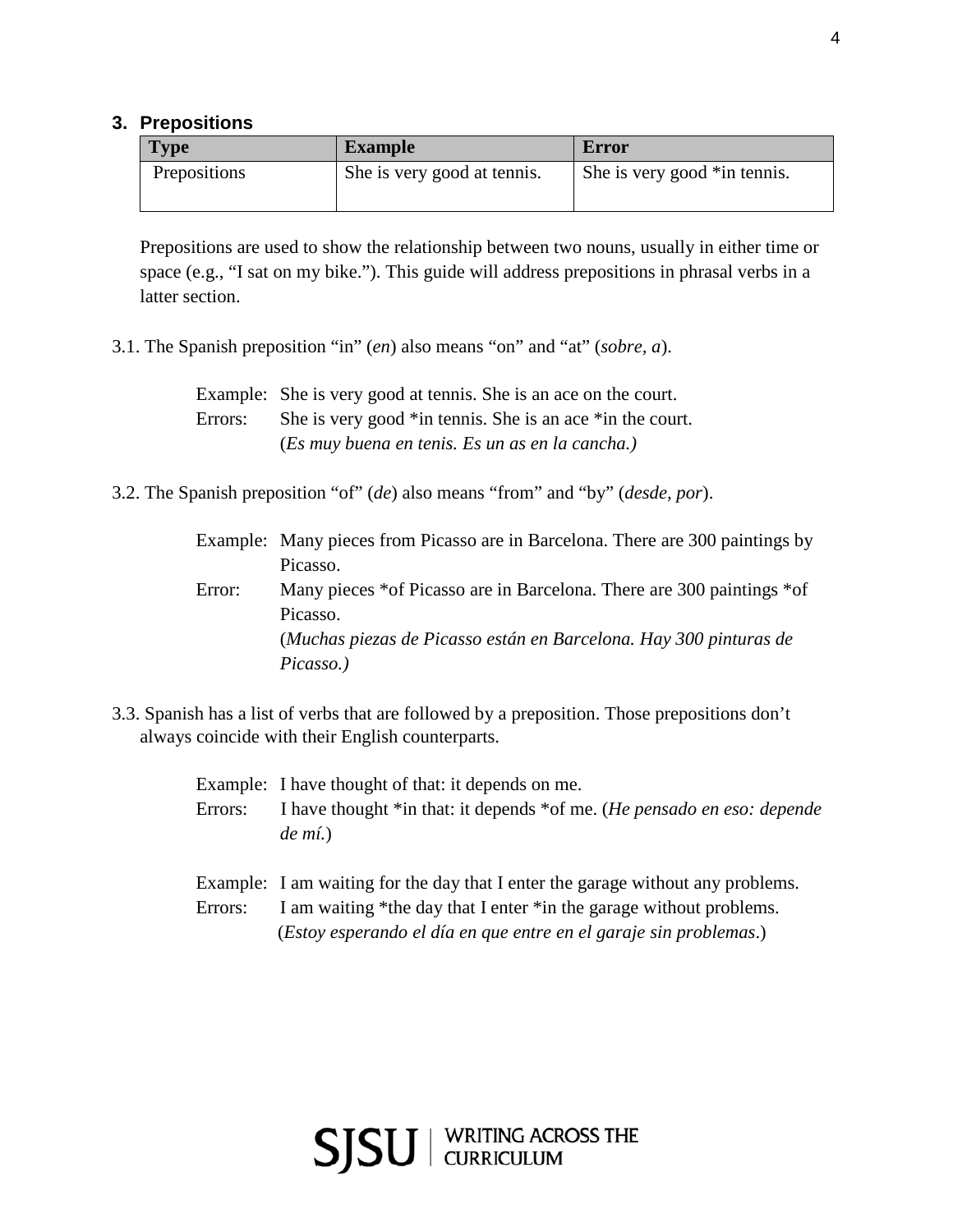#### **4. Phrasal Verbs**

| <b>Section</b>       | <b>Example</b>                  | Error                     |
|----------------------|---------------------------------|---------------------------|
| <b>Phrasal Verbs</b> | My dog broke out of his kennel. | My dog broke* his kennel. |

4.1. Spanish doesn't have phrasal verbs, the combination {verb + preposition/adverb} to extend the meaning of the original verb, e.g., to put/to put off (*poner/postponer*). In some cases, the additional meaning of the preposition/adverb is inferred in Spanish.

|        | Example: My dog broke out of his kennel.                            |
|--------|---------------------------------------------------------------------|
| Error: | My dog broke *his kennel. (Mi perro rompió su jaula.)               |
|        |                                                                     |
|        | Example: The building burned down.                                  |
| Error: | The building burned <sup>*</sup> . ( <i>El edificio se quemó</i> .) |

In other cases, the speaker may add an adverb or a phrase to complete the meaning.

Example: My dog broke out of his kennel. Error: My dog broke \*his kennel and left. (*Mi perro rompió su jaula y salió.*) Example: The building burned down. Error: The building burned \*completely. (*El edificio se quemó completamente.*)

4.2. In the Spanish language, a reflexive pronoun can be added to complete the meaning of a verb.

> Example: The same day, I broke up with Elena, and my car broke down. Error: The same day, I broke up with Elena, and my car broke \*itself. (*El mismo día, rompí con Elena y mi carro se rompió*.)

Example: I sat down. Error: I sat \*myself. (*Me senté.*)

4.3. In Spanish, prepositions aren't used to emphasize or complete the meaning of actions (as English phrasal verbs do). As a result, the speaker may omit the preposition part of the phrasal verb and, consequently, lose emphasis.

> Example: I'm saving up for my big trip. Error: I'm saving \* for my big trip. (*Estoy ahorrando para mi gran viaje.*)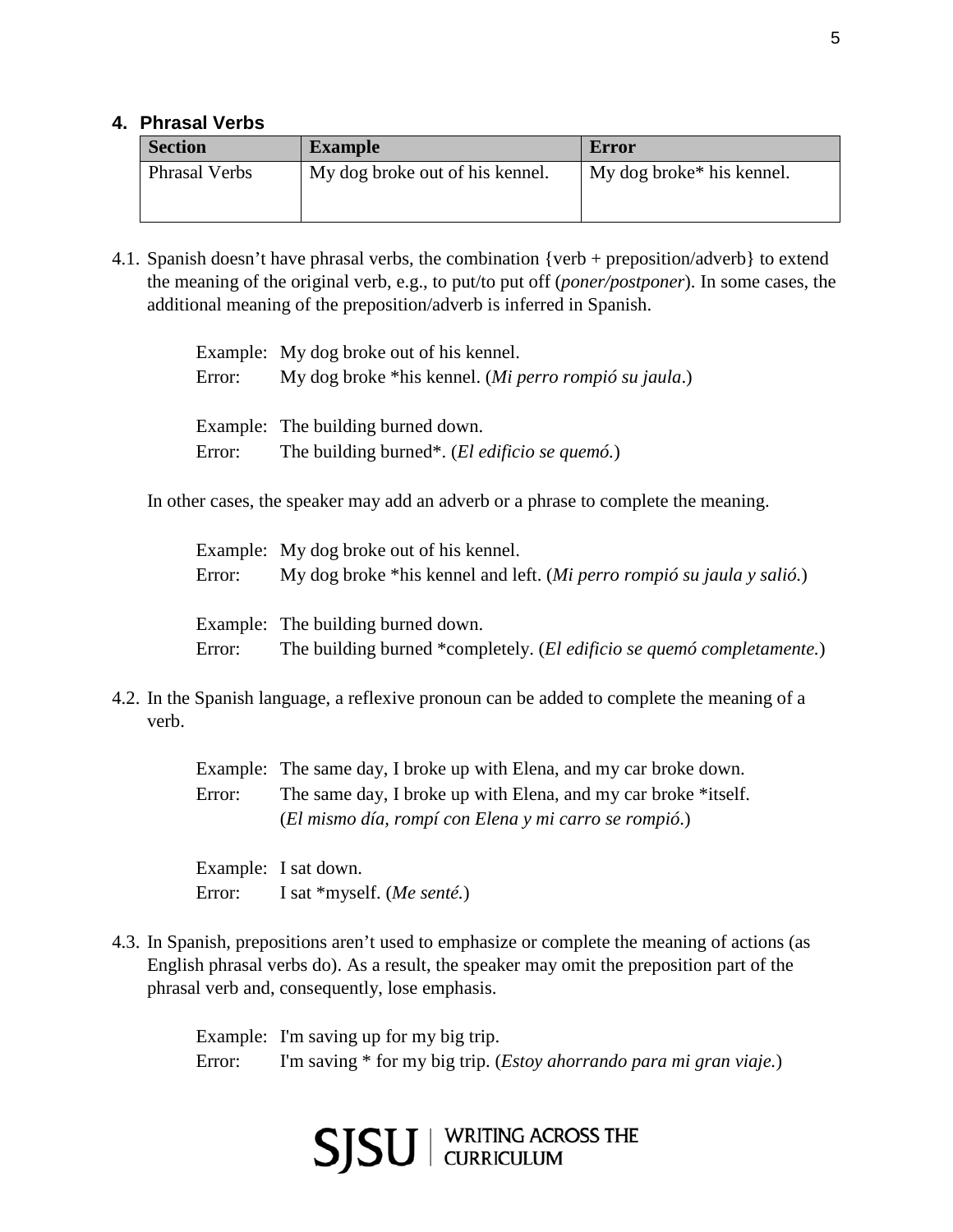### **5. Pronouns**

| <b>Type</b> | <b>Example</b>                   | Error                            |
|-------------|----------------------------------|----------------------------------|
| Pronouns    | Mary said that she would not go. | Mary said that *he would not go. |

5.1. Spanish personal pronouns (I, you, he or she) are normally omitted. As a result, speakers may use the wrong pronoun "he" or "she."

|        | Example: Mary said that she would not go.                |
|--------|----------------------------------------------------------|
| Error: | Mary said that *he would not go. (Mary dijo que no irá). |

5.2. Spanish object pronouns "him/her" are both the same word in Spanish (*su).* As a result, speakers may place the wrong pronoun "him" or "her."

| Example: | Mary said that her car has problems.                                |
|----------|---------------------------------------------------------------------|
| Error:   | Mary said that *his car has problems. (Mary dijo que su carro tiene |
|          | <i>problemas.</i> )                                                 |

5.3. Spanish uses the masculine gender for any collection containing male and female elements. This is why a speaker tends to use the masculine form in those situations.

> Example: When a student fails, his or her environment is responsible too. Error: When a student fails, his \* environment is responsible too. (*Cuando un estudiante fracasa, su ambiente es responsible también*.)

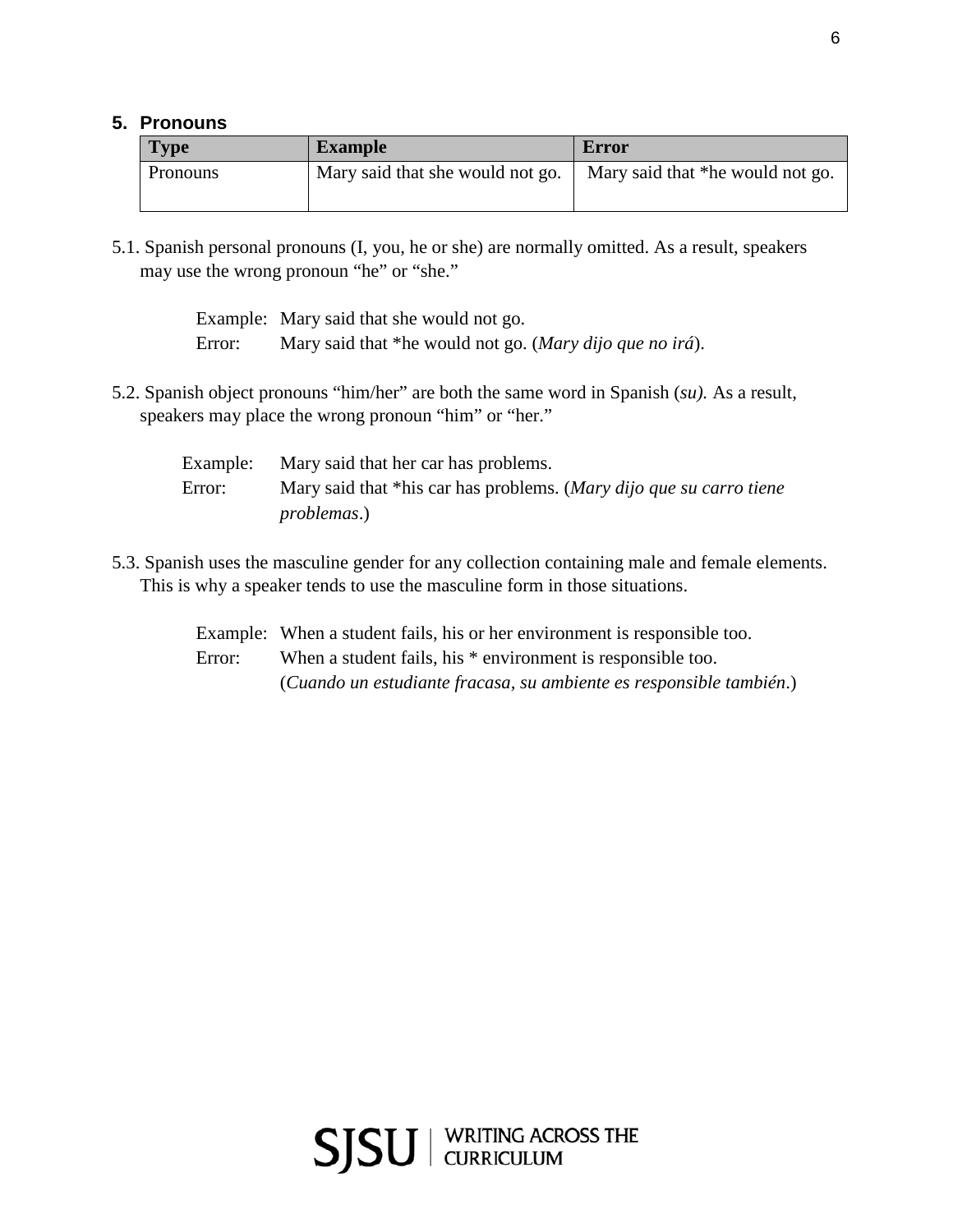#### **6. Reflexivity**

| <b>Type</b> | <b>Example</b>                           | Error                                 |
|-------------|------------------------------------------|---------------------------------------|
|             | Reflexivity That day, he stayed at home. | That day, he stayed himself* at home. |

6.1. Spanish uses the reflexive pronouns "myself," "yourself," "himself," etc. (*me, te, se,* etc.) to alter the meaning of the verb.

> Example: That day, he stayed at home. Error: That day, he stayed \*himself at home. (*Ese día, se quedó en casa.*)

6.2. Spanish reflexive pronouns are also reciprocal pronouns.

Example: Romeo and Juliet love each other. Error: Romeo and Juliet love \*themselves. (*Romeo y Julieta se aman.*)

6.3. Spanish uses reflexive pronouns or the verb "put" (*poner*) instead of the transitional verb "to turn" or "to get."

|        | Example: My skin turned red.                              |
|--------|-----------------------------------------------------------|
| Error: | My skin *put itself red. ( <i>Mi piel se puso roja</i> .) |

Example: The pan will get hot very fast. Errors: The pan will put \*itself hot very rapidly. (*La sartén se pondrá caliente muy rápidamente.*)

6.4. Spanish uses the reflexive form to create another verb with another meaning. (As discussed previously, Spanish does not have phrasal verbs.)

> Example: I sat down there. Error: I sat \*myself there. (*Me senté allí.*)

6.5. Spanish prefers to use the reflexive pronoun form to create the passive voice construction.

Example: The problem was resolved. Error: The problem resolved \*itself. (*El problema se resolvió*.)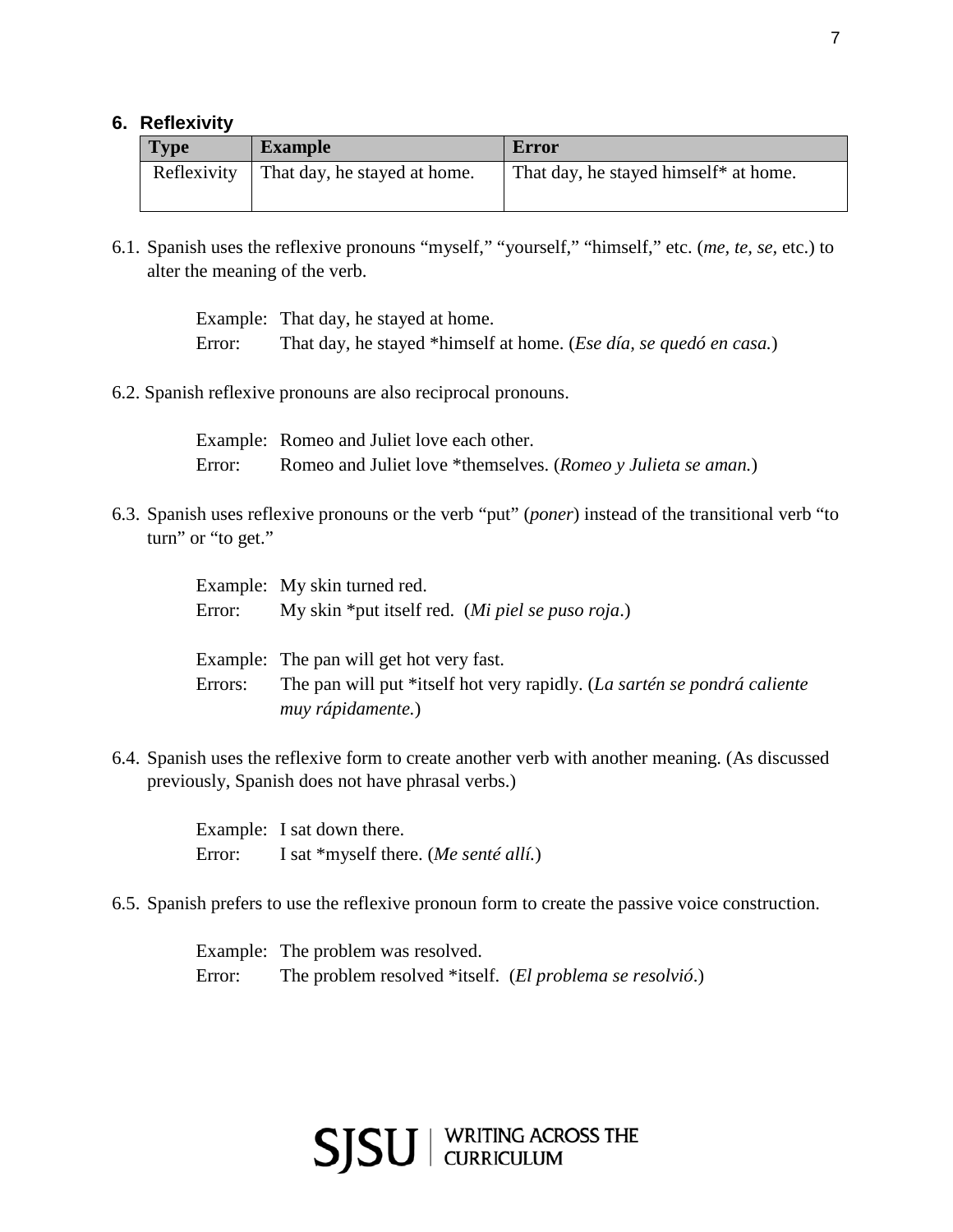#### **7. Articles**

| <b>Type</b> | <b>Example</b>        | Error                                  |
|-------------|-----------------------|----------------------------------------|
| Articles    | Patience is a virtue. | The <sup>*</sup> patience is a virtue. |

7.1. In Spanish, the article "the" (*el/la/los/las*) is not just used to point at a specific noun, but also to precede any noun.

|        | Example: Patience is a virtue.                                     |
|--------|--------------------------------------------------------------------|
| Error: | *The patience is a virtue. (La paciencia es una virtud.)           |
|        |                                                                    |
|        | Example: I will send you a reminder with details of the procedure. |
| Error: | I will send you a reminder with *the details of the procedure.     |
|        | (Te enviaré un recordatorio con los detalles del procedimiento.)   |

7.2. Spanish also uses the article "the" instead of the possessives "my," "your," "his," etc. when the owner is inferred.

> Example: I got my car and followed Ana. Error: I got \*the car and followed Ana. (*Agarré el carro y seguí a Ana*.)

7.3. Spanish speakers tend to use the article "the" when using the possessive apostrophe plus the letter "s."

> Example: John's hotel is near. Error: \*The John's hotel is near. (*El hotel de John está cerca.)*

- 7.4. Spanish also uses the article "the" for general ideas or fictitious situations instead of the indefinite article "a/an" (*un/una/unos/unas*).
	- Example: In an ideal class, a student can learn and be assessed at any time. Errors: In \*the ideal class, \*the student can learn and be assessed at any time. (*En la clase ideal, el alumno puede aprender y ser evaluado en cualquier momento.)*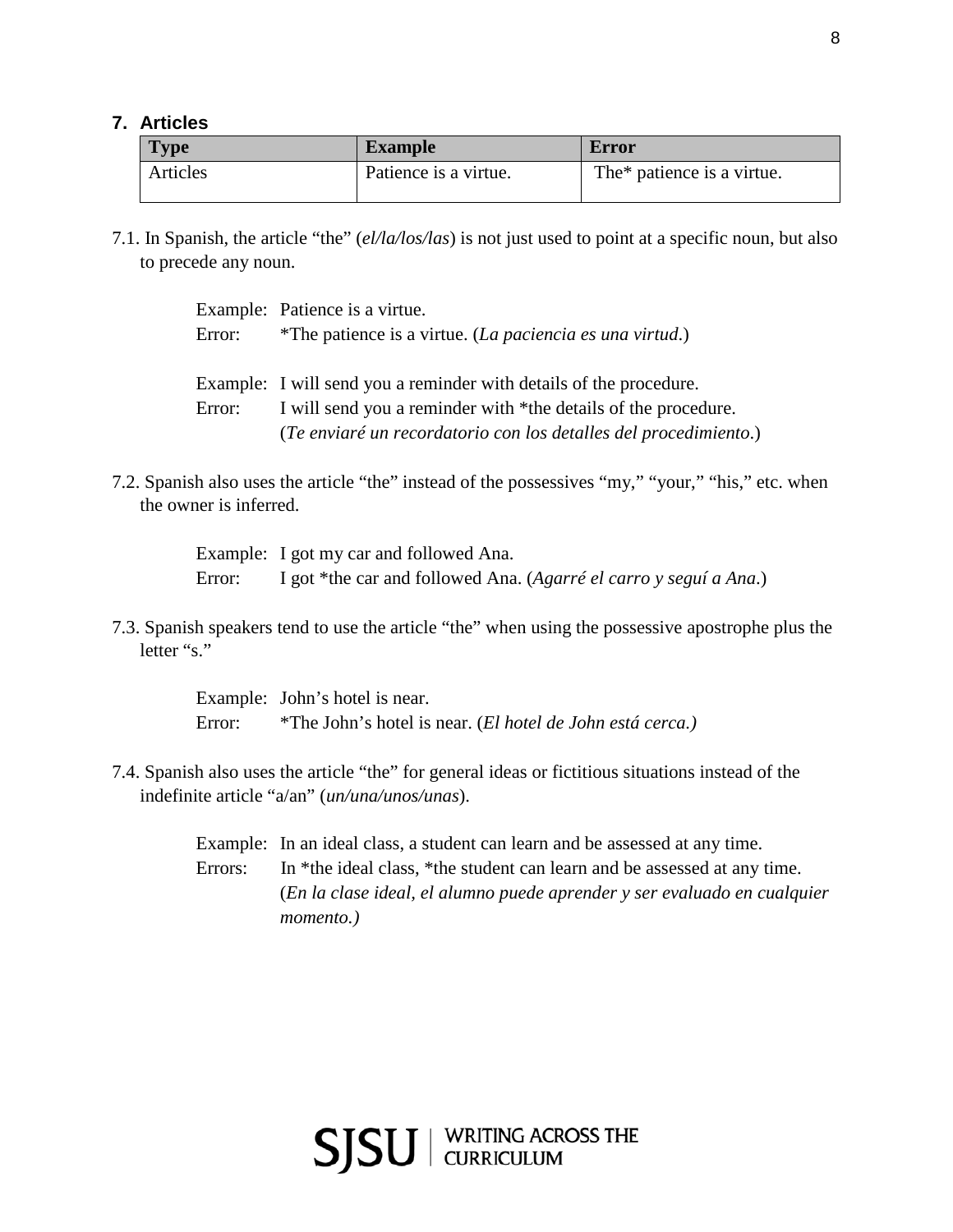#### **8. Plurals**

| <b>Type</b> | <b>Example</b>                                           | Error                                                      |
|-------------|----------------------------------------------------------|------------------------------------------------------------|
| Plurals     | Bear Lake has that name because<br>there are many bears. | *Bears Lake has that name<br>because there are many bears. |
|             |                                                          |                                                            |

8.1. Spanish adjectives can have plural forms. When a noun functions as an adjective, it is pluralized, too.

Example: Bear Lake has that name because there are many bears.

Error: \*Bears Lake has that name because there are many bears. (*El lago de los osos se llama así porque hay muchos osos.*)

|        | Example: In the fair, public attention focused on the strange cars.      |
|--------|--------------------------------------------------------------------------|
| Error: | In the fair, public attention focused on the *stranges cars.             |
|        | (En la feria, la atención del público se centró en los carros extraños.) |
|        |                                                                          |

- Example: This is a two-dollar bill. Error: This is a \*two-dollars bill. (*Este es un billete de dos dólares.*)
- 8.2. In Spanish, the grammatical number of zero count nouns is singular; in English, it is plural. Example: There are no figs in the basket. Error: There \*is no fig in the basket. (*No hay ningún higo en la cesta.*)
- 8.3. In Spanish, all collective nouns (e.g., police, audience, crowd, etc.) are always singular as they are considered "one" set.

Example: Police are investigating the case.

- Error: Police \*is investigating the case. (*La policía está investigando el caso*.)
- 8.4. Spanish counterparts of "any" (*cualquier, algún/alguna*) are singular.

Example: Let me know if you have any questions.

- Error: Let me know if you have any \*question. (*Déjame saber si tienes cualquier pregunta*.)
- 8.5. Spanish always marks plural with an "s" at the end. English has some exceptions.
	- Example: Take-offs are dangerous here; pilots only have five days off a year. Errors: \*Takes-off are dangerous here; pilots only have five \*day offs a year. (*Los despegues son peligrosos aquí; los pilotos sólo tienen cinco días libres al año extra*.)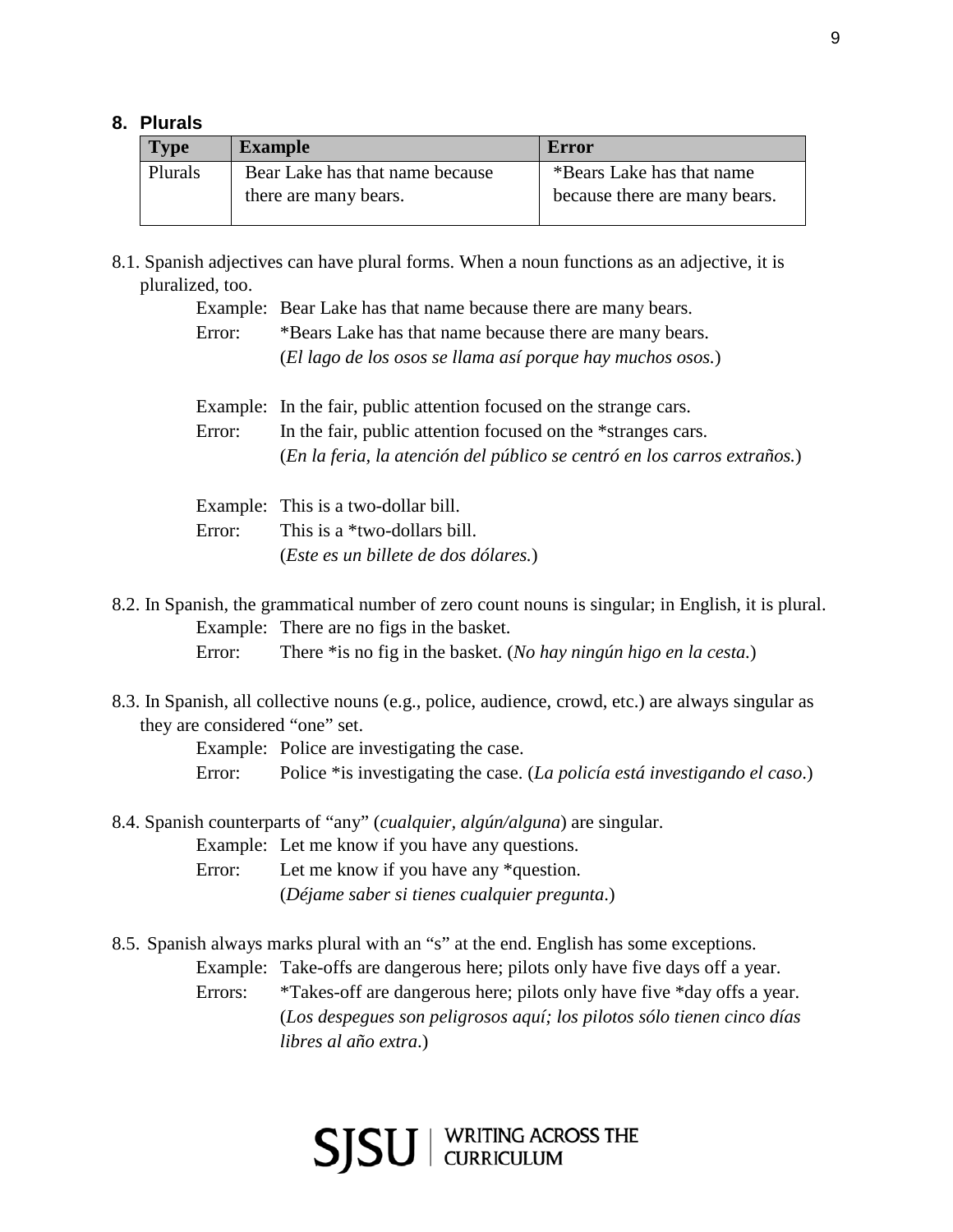### **9. Gerunds and Infinitives**

| Type                    | <b>Example</b>         | Error                  |
|-------------------------|------------------------|------------------------|
| Gerunds and Infinitives | I'm looking forward to | I'm looking forward to |
|                         | seeing you.            | *see you.              |

9.1. In Spanish, a verb after "to" (*a*) is always an infinitive; in English, it can be a gerund or an infinitive.

| Example: I'm looking forward to seeing you.                      |
|------------------------------------------------------------------|
| Error: I'm looking forward to *see you. ( <i>Espero verte.</i> ) |
| Example: I will help him do it.                                  |
| Error: I will help him *to do it. (Le ayudaré a hacerlo.)        |

9.2. In Spanish, a gerund cannot follow the preposition "to" (*a/para*).

| Example: There are nine steps to creating a résumé. |
|-----------------------------------------------------|
| Error: There are nine steps to *create a résumé.    |
| (Hay nueve pasos para crear un curriculum.)         |

9.3. In Spanish, a gerund never functions as an adjective.

Example: The Laughing  $\text{Cow}^{\text{TM}}$  is my favorite brand of cheese. Error:  $*$ The Cow that Laughs<sup>TM</sup> is my favorite brand of cheese. (*La vaca que ríeTM es mi marca favorite de queso.*)

9.4. Spanish doesn't have the structure {verb + pronoun + infinitive}. Instead, it adds a dependent clause starting with "that":  $\{verb +#" that" + dependent clause\}.$ 

| Example: I want him to study this case.                                               |
|---------------------------------------------------------------------------------------|
| Error: I want *that he studies this case. ( <i>Quiero que él estudie este caso</i> .) |
|                                                                                       |
| Example: Let him go.                                                                  |
| Error: Let *that he goes. ( <i>Deja que él vaya</i> .)                                |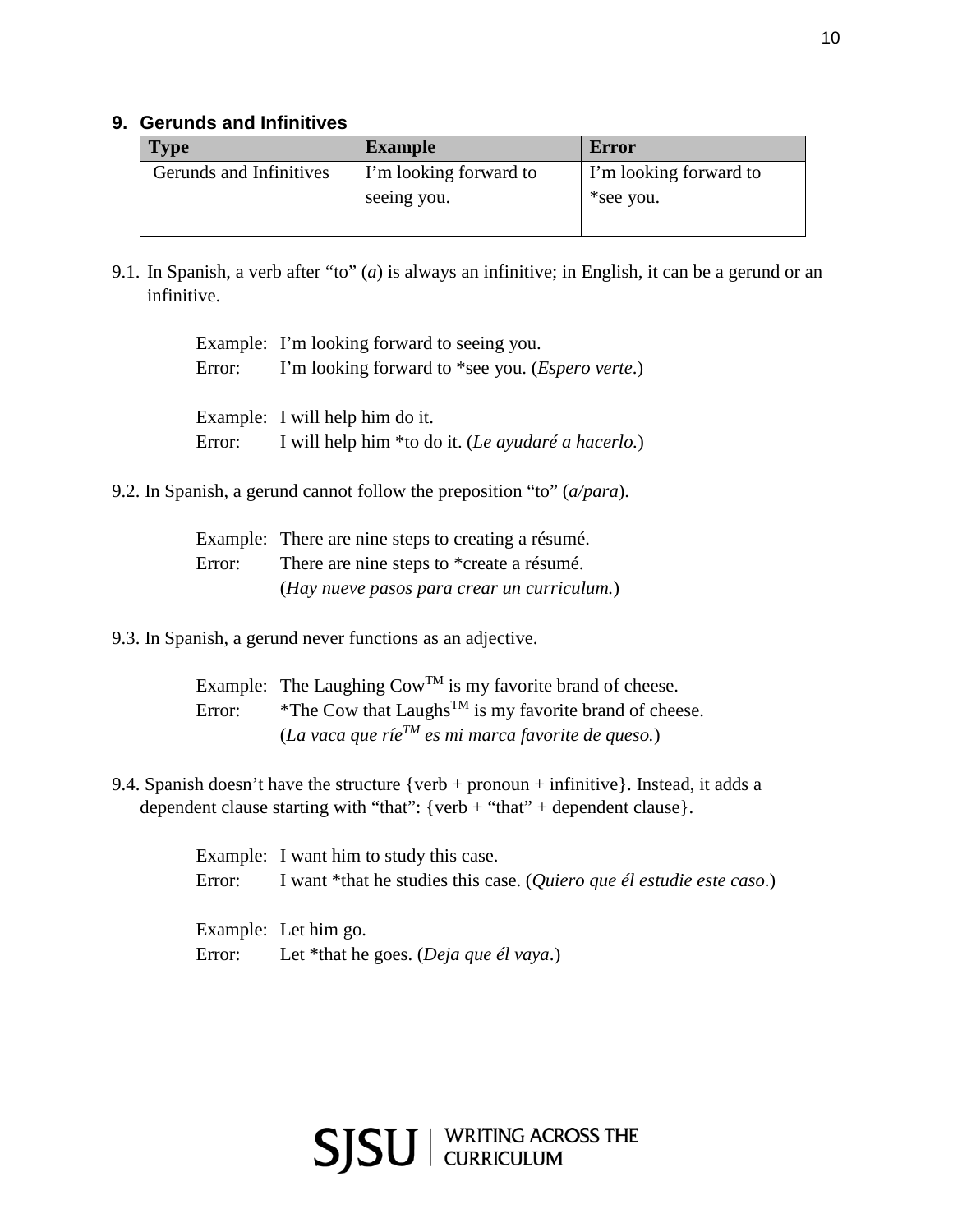#### **10. Word Order**

| <b>Type</b> | <b>Example</b>              | <b>Error</b>                |
|-------------|-----------------------------|-----------------------------|
| Word Order  | Not only was he my          | Not only *he was my         |
|             | doctor, but my best friend. | doctor, but my best friend. |
|             |                             |                             |

10.1. In Spanish, the subject-verb order does not change in questions, negations, or conditions.

|        | Example: Not only was he my doctor, but my best friend. |  |
|--------|---------------------------------------------------------|--|
| Error: | Not only *he was my doctor, but my best friend.         |  |
|        | (No solo era mi doctor, sino mi mejor amigo.)           |  |
|        | Example: When did he come?                              |  |
| Error: | When *he came? ( $i$ Cuándo vino?)                      |  |
|        | Example: Should you have any questions, let me know.    |  |
| Error: | *You should have any questions, let me know.            |  |
|        | (Si tuvieras cualquier pregunta, déjamelo saber.)       |  |

10.2. Spanish is very flexible and admits many changes in the order of the elements within a sentence.

> Example: I mean that. Error: \*To that, I mean. (*A eso me refiero./Me refiero a eso.*)

10.3. Spanish doesn't have phrasal verbs (as explained in section four), and consequently, speakers may misplace the preposition.

> Example: He tried to cheer me up. Error: He tried to cheer \*up me. (*Intentó animarme*.)